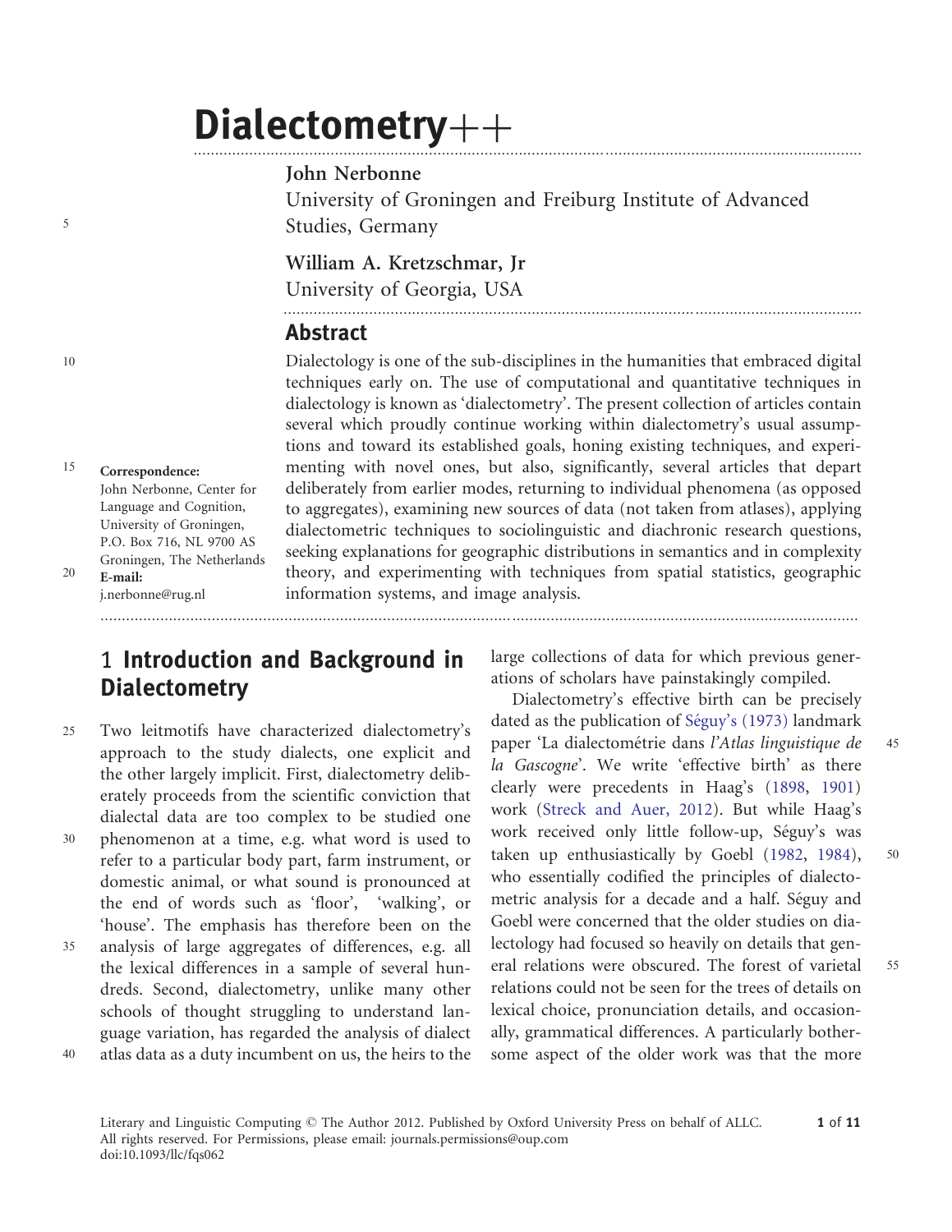precise the data analysis, the less attainable general principles seemed to become. They therefore broke with scholarly tradition and began to count the differences in their data rather than view them separ-

- <sup>5</sup> ately. They then focused on understanding the sums of differences between pairs of sites. Their 'aggregating' steps have largely been followed with the advantage that the relative differences among entire varieties (e.g. the speech of Gascony versus <sup>10</sup> that of the Provence) emerge clearly and reliably. Worries about the relative importance of different data items or different data sorts (e.g. vocabulary versus pronunciation) could be more easily dismissed when it turned out that the aggregate rela-15 tions among the varieties were not particularly
	- sensitive to how one weighted the evidence. This was the major advance that Séguy and especially Goebl developed and applied over many years.
- Naturally more was involved than mere counting 20 differences. Goebl championed the analysis of the distributions of differences as seen from individual sites, not merely observing the center of the distribution (the mean difference to other sites), but also calling attention to the meaning of substantial skew
- 25 in distributions. While most dialectometry has focused on the analysis of linguistic data seen categorically, [Kessler \(1995\)](#page-8-0) and [Nerbonne](#page-9-0) et al. [\(1999](#page-9-0) [and elsewhere\)](#page-9-0) contributed a numerical measure of pronunciation distance that has been widely applied
- 30 and validated [\(Gooskens and Heeringa, 2004](#page-8-0); [Heeringa](#page-8-0) et al., 2006). See earlier collections of papers for many applications of dialectometry to questions in dialectology ([Nerbonne and](#page-9-0) [Kretzschmar, 2003](#page-9-0), [2006](#page-9-0); [Nerbonne](#page-9-0) et al.[, 2008](#page-9-0)).
- <sup>35</sup> A number of novel techniques for computational dialectology have arisen from computational linguistics. [Kondrak's \(2003\)](#page-8-0) work on alignment appeared in a special issue on dialectometry ([Nerbonne and Kretzschmar, 2003](#page-9-0)), and he later <sup>40</sup> extended this to the more difficult task of detecting cognates in corpora of putatively related languages ([Kondrak and Sherif, 2006](#page-8-0)). [Eisenstein](#page-7-0) et al. [\(2010\)](#page-7-0) examined postings (tweets) in Twitter in the USA and demonstrated that one could isolate a geo-<sup>45</sup> graphical signal, capitalizing especially on the fact that different topics dominate in different regions. [Scherrer and Rambow \(2010\)](#page-9-0) experimented with

knowledge-based, geo-referenced variation rules in order to identify Swiss German dialects based on their 'shibboleths', or typical pronunciations.  $50$ 

Meanwhile, dialectometric techniques have been successfully applied outside of dialectology proper, surely a further sign of success. Gooskens and colleagues have applied essentially dialectometric techniques to determine the intelligibility of closely <sup>55</sup> related varieties, including closely related languages ([Gooskens](#page-8-0) et al.[, 2008,](#page-8-0) Kürschner et al.[, 2008;](#page-8-0) [Gooskens, 2012\)](#page-8-0). Although the use in sociolinguistics has been only modest, there are encouraging attempts [\(Wieling](#page-10-0) et al.[, 2011](#page-10-0); [Nerbonne](#page-9-0) et al., 60 [2013](#page-9-0)). Heeringa and colleagues have assayed language contact effects using dialectometric techniques ([Heeringa](#page-8-0) et al.[, 2010](#page-8-0)), and [Sanders and](#page-9-0) [Chin \(2009\)](#page-9-0) have measured the deviance in the speech of cochlear implant users employing the 65 edit-distance measure developed for pronunciation difference measures in dialectometry. Others have applied dialectometric techniques to obtain the sound correspondences that form the basis of diachronic research in linguistics (Prokic<sup> $c$  et al.[, 2009;](#page-9-0) 70</sup> [List, 2012\)](#page-8-0). [Wichmann and Holman \(2009\)](#page-10-0) use a version of the pronunciation distance metric made popular in dialectology in their 'Automated Judgment of Similarity Program' (AJSP), which they and colleagues have applied to a number of 75 problems in diachronic linguistics and typology. They cleverly restrict the phonetic alphabet from which transcriptions may be made.

Some papers in this volume hone existing techniques and others strike out in new directions. In 80 the first category, we find papers on MDS, on the new software package DiaTech, and on comparing principal component analysis (PCA) to bipartite spectral graph partitioning (BiSGP), and in the second, more innovative group several articles 85 that depart deliberately from the earlier leitmotifs, returning to individual phenomena (as opposed to aggregates) and exploring corpora as an alternative source of data (to atlases). Further we find papers applying dialectometric techniques to socio- <sup>90</sup> linguistic and diachronic research questions, seeking explanations for geographical distributions in semantics and in complexity theory, and experimenting with techniques from spatial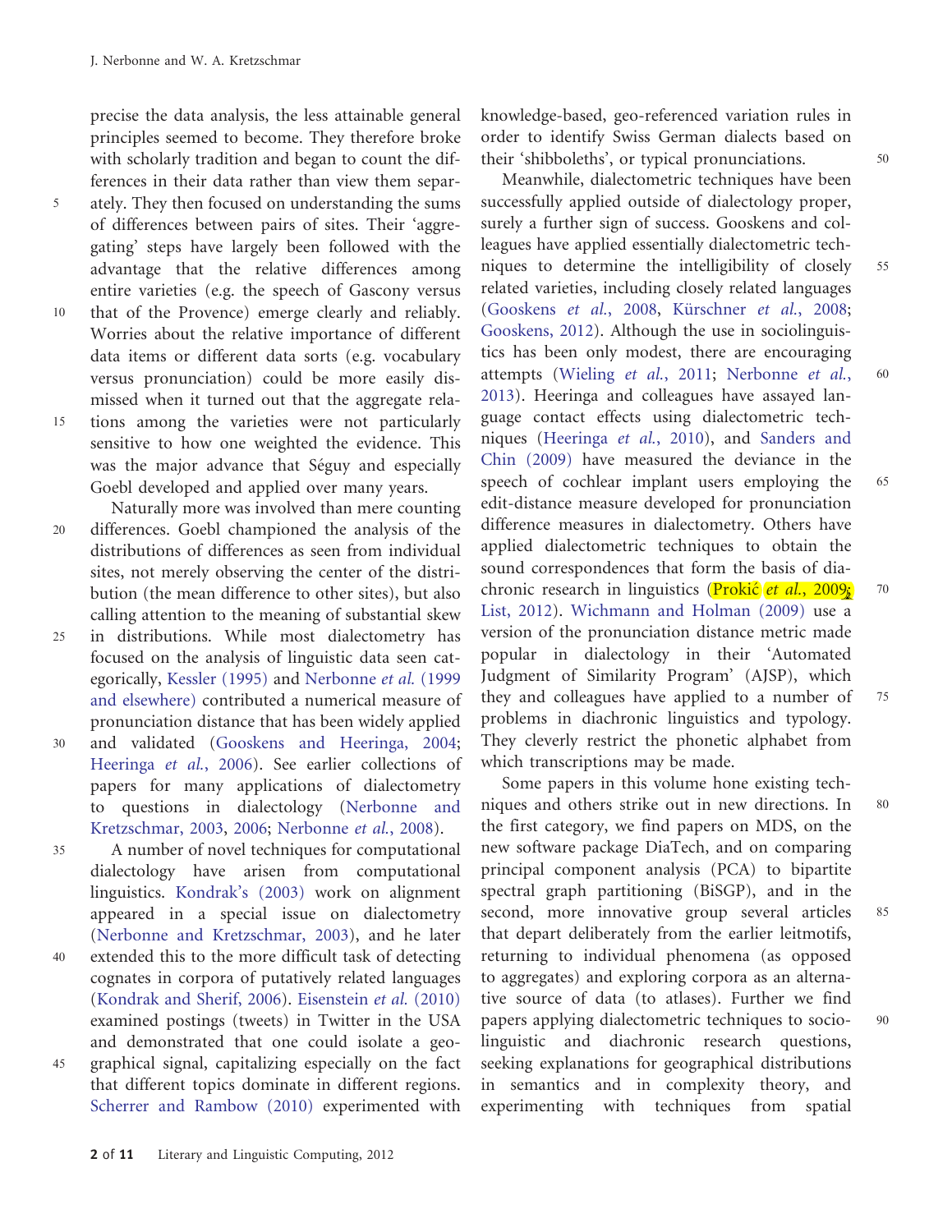statistics, geographic information systems and image analysis.

These studies indicate variously and cumulatively that dialectometry continues to flourish!

5

# 2 The Dialectometry $++$  Papers

# 2.1 Technical improvements in dialectometry

Sheila Embleton, Dorin Uritescu, and Eric S. Wheeler present their further work on using 10 multi-dimensional scaling (MDS) in dialectometry in 'Defining Dialect Regions with Interpretations: Advancing the MDS Approach'. MDS takes as input a distance matrix, normally the aggregate distances among all the sites in a sample, and attempts

- 15 to place them in a low-dimensional space (i.e. assign  $x, y, z$ , and perhaps more coordinates to them) in such a way that the input distances between sites correlate as well as possible with the distances implicit in the assignment of coordinates. [Embleton](#page-7-0)
- 20 [\(1987\)](#page-7-0) first introduced MDS to dialectometry, and it has since become a standard technique [\(Nerbonne, 2010\)](#page-8-0). It has been a remarkable empirical finding that three and sometimes even only two dimensions suffice to represent large tables of aggre-
- 25 gate linguistic distances, often containing several hundred sites. This article will be of interest to the historian of dialectometry for its extensive bibliography on the use of MDS, including many papers from the collaborators in Canada that regrettably <sup>30</sup> are not cited as often as they might be.

One can visualize two dimensions of an MDS solution easily enough by plotting the values as  $x$ and  $y$  coordinates in a scatter plot. This article describes software for visualizing MDS results in

- <sup>35</sup> three dimensions. The software supports rotation in a three-dimensional visualization so that the representation may be examined from a variety of perspectives. As the authors point out, an advantage of the dynamic rotation is that it clarifies the con-
- <sup>40</sup> tribution of the different dimensions: whenever one can see that the points lie in a plane—in some rotation or other—then at least one dimension is superfluous. As the authors note, the dynamic three-dimensional view is easier to interpret exactly

than the colors that have often been used to project 45 the three MDS dimensions on to two-dimensional geographic maps ([Nerbonne](#page-9-0) et al.[, 1999\)](#page-9-0). Finally, the authors report on using their system in analyzing data from the Romanian Online Dialect Atlas. Not only were they able to detect heterogeneity in 50 an unexpected area in the north of the country, but they also noted a surprising lack of correlation in the analyses based on two sorts of linguistic date, namely on lexical data on the one hand versus those based on morphophonemic data on the other. The 55 latter will undoubtedly spark speculation as to what underlies the rift in the diffusion patterns of the two linguistic levels.

Gotzon Aurrokoetxea, Karmele Fernández-Aguirre, Jesus Angel Rubio, and Jon Sanchez have 60 recently developed DiaTech,<sup>1</sup> a package to support dialectometry. Naturally they are aware of the Visual DialectoMetry (VDM) package,<sup>2</sup> constructed by Haimerl ([1998,](#page-8-0) [2006](#page-8-0)) in close collaboration with Goebl (see above) and also of the web application 65 GabMap,<sup>3</sup> which incorporates many of VDM's functions and also supports edit distance analyses of phonetic transcriptions ([Nerbonne](#page-9-0) et al.[, 2011](#page-9-0)). DiaTech is still under development, so the article is still somewhat programmatic, but Aurrokoetxea 70 et al. clarify two of their most important goals in undertaking the development of DiaTech. One is different and more flexible ways of treating multiple responses and the second is the attempt to provide language-independent characterizations of dialect 75 properties. Independent characterizations of dialect areas would allow precise comparisons, e.g. of the dialect diversity in different areas. (Grieve's and Pröll's papers (described later) also suggest characterizations of diversity.) 80

Multiple responses arise when field workers hear two different lexicalizations of the same concept at a single data collection site, or encounter two different morphological realizations or two different pronunciations. They occur frequently in dialect atlases, 85 and therefore must be analyzed somehow by the dialectometrist. As corpus data are increasingly analyzed, the need for reliable and probative procedures for handling multiple responses, or indeed, frequency data, will only increase. [Goebl \(1997](#page-8-0) 90 [and elsewhere\)](#page-8-0) has hypothesized that multiple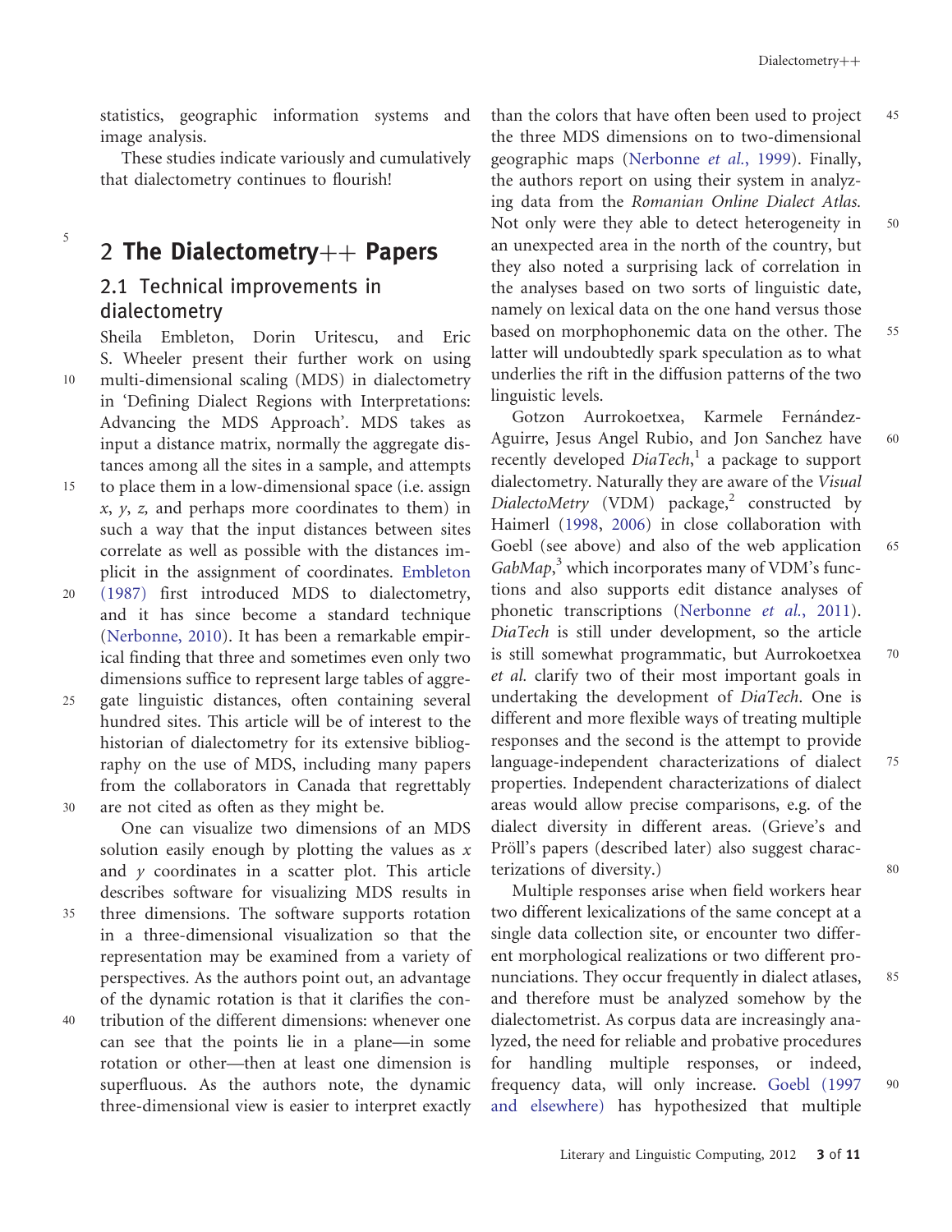responses first arose in dialectal records as sociolinguistic interests began to play a role, but be that as it may, the analytical problem remains. [Nerbonne and](#page-9-0) [Kleiweg \(2003\)](#page-9-0) had noted that the simple procedure

<sup>5</sup> of averaging the distance of all pairs of items where multiple responses were involved would overrate distances between sites and argued that one ought to seek a 'covering set' of pairs from the two multiple response items with minimal cost. <sup>10</sup> Aurrokoetxea et al. are concerned that this might underestimate the true linguistic distance between such sites and suggest an alternative. The differences are subtle, but it will be beneficial to stimulate more discussion.

15 Martijn Wieling, Robert Shackleton, Jr and John Nerbonne examine two alternatives for identifying dialect markers in 'Analyzing Phonetic Variation in the Traditional English Dialects: Simultaneously Clustering Dialect and Phonetic Features', namely 20 cluster analysis and PCA on the one hand and BiSGP ([Wieling and Nerbonne, 2011](#page-10-0)) on the other hand. While dialectometry originally focused on aggregates of linguistic differences, traditional dialectology has always attended to the details of dialectal

25 differences. Naturally one can extend dialectometrical analyses to do just that, which has the advantage of enabling a closer comparison to results in traditional dialectology, namely by measuring the degree to which traits are representative and distinctive of a

- 30 dialect region with respect to a language area. The latter, quantitative perspective is a further contribution of dialectometry to the study of language variation. Given that aggregates are composed of individual items, it was probably not to be expected
- <sup>35</sup> that PCA and BiSGP, which is designed to cluster sites and features (items) simultaneously, would yield radically different results, and indeed they do not. From a typological view, it remains puzzling that the PCA process of identifying linguistic items
- <sup>40</sup> that tend to co-occur (anywhere!) yields not only coherent groups of linguistic features but, indirectly, when one examines the sites in which the PCs are strong, geographically coherent areas. One might have expected to find some confounding due to <sup>45</sup> typological influence. This might take the form of
- apparent relatedness due to typological similarity. One might imagine that areas that develop

asymmetric vowel inventories for initially completely different reasons would then be fated to share further similarities for that reason. The au- <sup>50</sup> thors do not examine their PCA results in search of such potential influences, but the clean geographical interpretation of the PCA results suggest that typological effects were not substantial. The authors conclude that the main benefit of BiSGP lies in its 55 ability to identify geographical clusters of sites together with their corresponding linguistic features.

## 2.2 Innovative sources of data

Kristel Uiboaed, Cornelius Hasselblatt, Liina Lindström, Kadri Muischnek, and John Nerbonne 60 present a dialectometric analysis of some syntactic aspects of Estonian in 'Variation of Verbal Constructions in Estonian Dialects'. Aside from adding to the still meagre dialectometric scholarship focusing on syntax [\(Spruit, 2008](#page-9-0); [Szmrecsanyi and](#page-10-0) 65 [Kortmann, 2009](#page-10-0); [Wiersma](#page-10-0) et al[., 2011](#page-10-0)), this study enhances the prospects for a marriage between corpus linguistics and dialectometry [\(Keune](#page-8-0) [et al](#page-8-0)., [2005](#page-8-0); [Scherrer, 2012](#page-9-0); [Szmrecsanyi, 2012\)](#page-9-0), with its accompanying benefits of casting a broader net 70 and of potentially including more natural data. While in some data collection projects, 'direct questioning was greatly disfavored, if not downright prohibited' ( $\frac{Probability}{|P|}$  et al., 2009), in general, data from dialect atlases might have been collected in a variety 75 of less natural ways. Uiboaed et al. use data from spontaneous spoken corpora. Corpus data, particularly if it is taken from conversational speech, complement traditional sources with data better suited to grammatical analysis and improve researchers' 80 chances of detecting unexpected phenomena. Finally, the article shows that syntactic variation, at least of the sort investigated, unexpectedly appears to be distributed differently than phonological and lexical variation. 85

The article in this volume concentrates on 'collostructions', grammatical constructions that are marked by specific lexical items, a paradigmatic example of which is the English phrase 'waiting to happen', which tends to take as subject words 90 denoting events that are (nearly) inevitable and often negative [\(Stefanowitsch and Gries, 2003,](#page-9-0) p. 220). The wish to use spoken corpus data are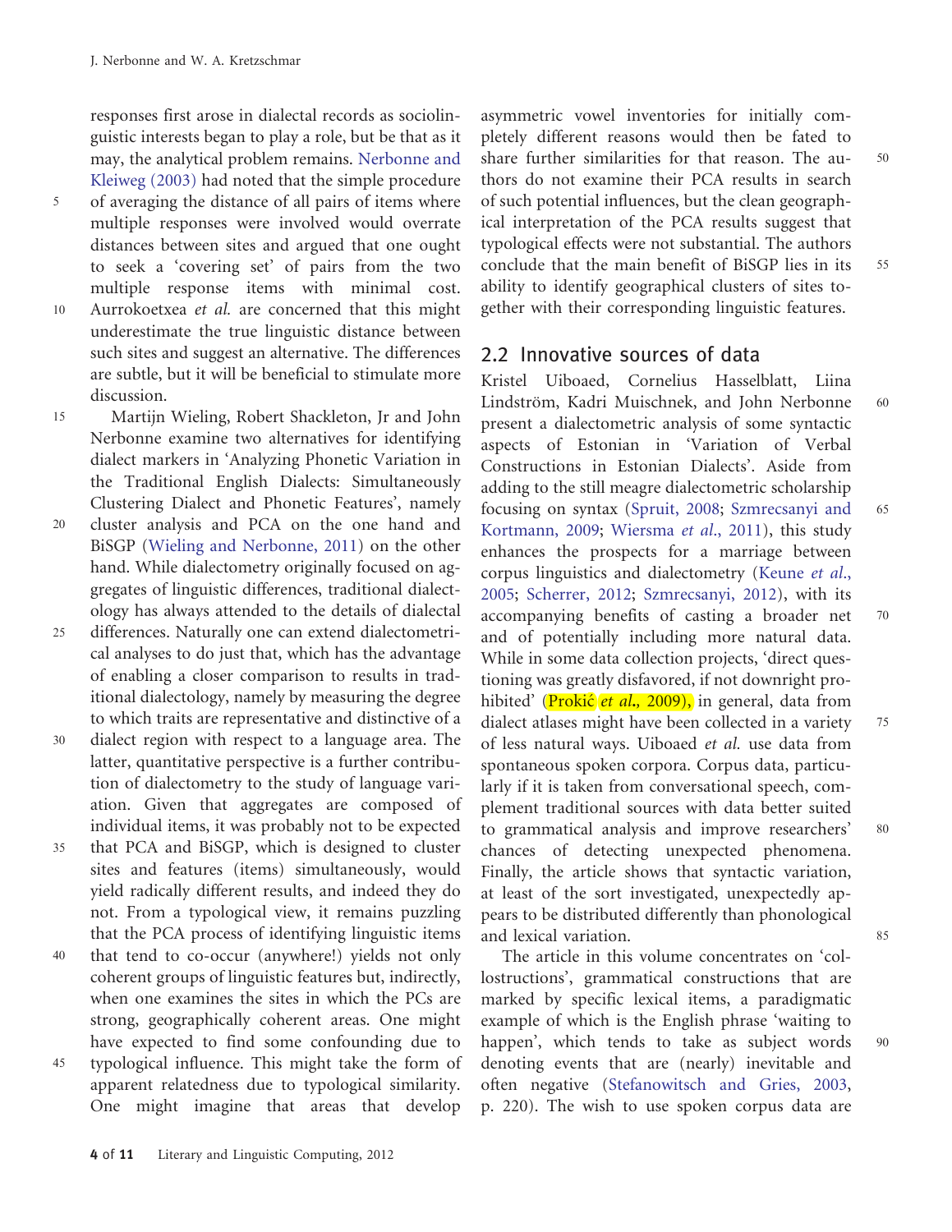no sinecure, however, as the relevant data normally must be extracted via programs, and corpus linguistics is a thriving field with a great deal of methodological discussion. [Wiechman \(2008\)](#page-10-0) examines <sup>5</sup> forty-seven different statistical measures of association strength to determine which seems to function best in the detection of collostructions. Uiboaed et al. use Fisher's exact test to identify collostructions, following [Stefanowitsch and Gries \(2003\)](#page-9-0). <sup>10</sup> They then use correspondence analysis [\(Cichocki,](#page-7-0) [2006\)](#page-7-0) to simultaneously detect sites that are similar

in their use of collostructions, and collostructions that tend to appear to the same degree at different

15

sites.

#### 2.3 Geographical perspectives

Simon Pickl's paper 'Lexical Meaning and Spatial Distribution. Evidence from Geostatistical Dialectometry' is explicit in breaking away from earlier dialectometry in eschewing the standard dialec-

- 20 tometrical step of aggregating the differences of many variables, which step enables a more robust characterization of the relations among sites. There is an aggregation step in his analysis, but this consists in examining, for each concept he investigates,
- 25 an associated geographical density map. The 'density' refers to how frequently some lexical variants are preferred to others, and the density of a variant at a given site depends not only on how often it was elicited there (if it indeed is a data collection site),
- 30 but also on how often it was elicited at neighboring sites. It represents therefore a different response to the complexity and variability of linguistic data, and moreover, one that privileges rather than punishes the status of the individual variable.
- <sup>35</sup> Pickl's paper continues the innovative approach of the Augsburg-Ulm project that has emphasized image analysis techniques in dialectology (see the references in Pickl's paper). These techniques extract properties from maps depicting the distribu-
- <sup>40</sup> tion of individual variables, including the 'complexity' of a variable's distribution (how many and how jagged are the isoglosses needed) and its 'homogeneity', or how little the variable varies on a local scale in the area under study. Pickl notes that the two are
- <sup>45</sup> normally strongly correlated, but prefers to examine both.

From this vantage point, Pickl is in an excellent position to ask the onomasiological question of whether word meanings influence their geographical distributions, in particular their complexity and 50 homogeneity. Pickl resumes the earlier philological tradition of Wörter und Sachen [\(Schuchardt, 1912](#page-9-0); [Anttila, 1989](#page-7-0)) in his focus on semantics as influential in geographical diffusion. And as the author himself notes, his work represents a continuation of 55 a dialectometric research line begun by [Speelman](#page-9-0) [and Geeraerts \(2008\)](#page-9-0), who also identify the quantitative techniques they employ as dialectometric.

Jack Grieve's paper 'A Statistical Comparison of Regional Phonetic and Lexical Variation in 60 American English' breaks new dialectometrical ground in a way that may be surprising. Given the fact that Geographical Information Systems (GIS) have certainly matured to the point where they are straightforward to use and also extremely powerful, 65 and likewise the circumstance that dialectometry has concentrated almost exclusively on geographical influences on variation, it may be surprising that GIS systems are not in constant use in dialectometry. But they are only sporadically deployed in dia- 70 lectometry, probably because dialectometry focuses on data that normally represent relations between sites, always implicitly involving a comparison, while GIS focuses on measurements (e.g. concentrations of pollutants in ground water, per 75 capita income, or political preferences) at single sites.

Grieve compares lexical and phonetic variation in the continental USA asking about the degree to which the differences coincide [\(Spruit](#page-9-0) et al[., 2009](#page-9-0)). 80 He uses on the one hand the (mean) vowel formant data (of nineteen vowels) from The Atlas of North American English (Labov et al.[, 2006](#page-8-0)) and on the other hand, frequency data on lexical variation taken from earlier work [\(Grieve](#page-8-0) et al.[, 2011](#page-8-0)). Both 85 sets of data were subjected to spatial autocorrelation analysis to identify variables that display geographical conditioning, and a spatially normalized value (the Getis Gi z-score) is used in subsequent factor analyses of both the phonetic and the lexical data. 90 This represents a first use of GIS techniques. Now Grieve wishes to compare the two linguistic levels for the degree to which they are similarly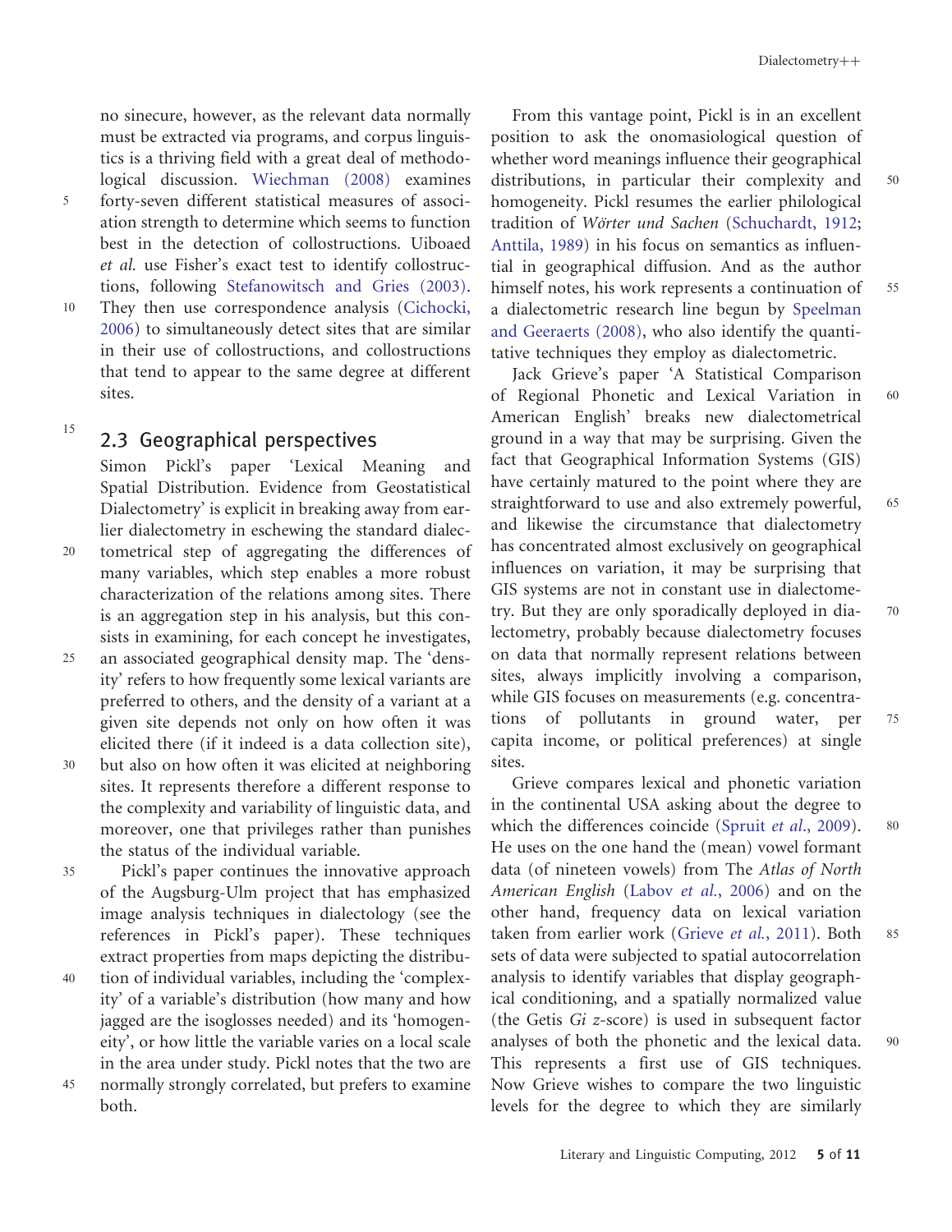distributed across North America, and it would be straightforward if his measurements came from the same sample of cities, but unfortunately, they do not. So Grieve turns a second time to GIS tech-<sup>5</sup> niques, this time to 'kriging', a technique for estimating values at undocumented sites that lie between the sites in the original sample.

With interpolated (kriged) values in hand, Grieve is able to assay the strong correlation between lexical 10 and phonetic variation  $(r=0.73)$ . On the way, he also introduces to dialectometry 'theoretical variograms', a measure of the variance in a variable as measured at various distances, an analytical tool which might beneficially see further use. Grieve's 15 work is also one of the technically most sophisticated papers in this collection.

Simon Pröll has collaborated with Simon Pickl in the Ulm-Augsburg project and contributed to this volume the paper 'Detecting Structures in Linguistic 20 Maps—Fuzzy Clustering for Pattern Recognition in Geostatistical Dialectometry'. Pröll shares with Pickl (see the earlier discussion) the point of departure examining the geographical distributions of individual lexical items and analyzing these distributions

- 25 using image-analysis techniques. He also shares an interest in the potential influence of concepts on geographical diffusion, but he approaches the subject by clustering lexical items based on characteristics of their geographical distributions. In this he
- 30 makes use of an aggregating step (his fuzzy clustering), but since his goal is to understand the influence of concept characteristics on geographical distributions, he aggregates concepts, not sites, and he suggests that a different sort of clustering be <sup>35</sup> preferred.

As an intermediate step, Pröll introduces 'empirical covariance functions', which plot the covariance of pairs of sites as function of their geographical distance from each other, which he proposes as de-

<sup>40</sup> vices to characterize the degree to which geographically close sites share linguistic traits. They might be compared with the theoretical variograms used in GIS systems (see the earlier discussion on Grieve's paper). Both of the constructs might be used to <sup>45</sup> characterize the influence of geography on linguistic variation in a way that would support crosslinguistic comparison.

An empirical covariance function is then constructed for each lexical item, and the set of variograms is input to a fuzzy version of the  $k$ -means  $50$ clustering algorithm ([Mackay, 2003,](#page-8-0) Chap. 20) to produce clusters of concepts (fuzzy clustering allows that a given item belongs to a cluster to a degree, rather than categorically). Pröll does not evaluate his results with respect to an independent 55 classification of semantic concepts, but rather suggests how to interpret the results using ideas from 'prototype theory' ([Rosch, 1973;](#page-9-0) [Saeed, 2003](#page-9-0)).

#### 2.4 Social and historical perspectives

Esteve Valls, Martijn Wieling, and John Nerbonne 60 examine the effect of a change in school policy with respect to Catalan in 'Linguistic advergence and divergence in northwestern Catalan: a dialectometric investigation of dialect leveling and border effects'. They combine an analytic perspective taken from 65 sociolinguistics, namely apparent time, in which linguistic change is gauged by comparing speakers of different ages, with the aggregate perspective common in dialectometry. Since in general sociolinguists prefer to study small numbers of changes in 70 isolation [\(Labov, 2001\)](#page-8-0), the aggregate perspective in combination with a sociolinguistic research question is novel.

The study is prompted in part by the fact that northwestern Catalan is split by a border separating 75 Aragon, in the west, where Catalan is normally spoken but has no official status, and Catalonia and Andorra, in the east, where Catalan is an official language whose standard variety had been taught in schools when the youngest respondents were en- <sup>80</sup> rolled in schools (the older speakers had enjoyed compulsory education in Spanish). So the effect of schooling using a standard is reflected in the data.

An even mix of different ages, men and women, urban and rural speakers formed the base of the <sup>85</sup> study, which indeed confirms Auer and Hinskens' (2005) note that, while a standard increases convergence within the borders in which it takes places, it also inevitably increases divergence with respect to areas outside those borders. These effects are seen in 90 the comparison of younger and older speakers. Detecting the influence of standardization is confounded in northwestern Catalan, however, by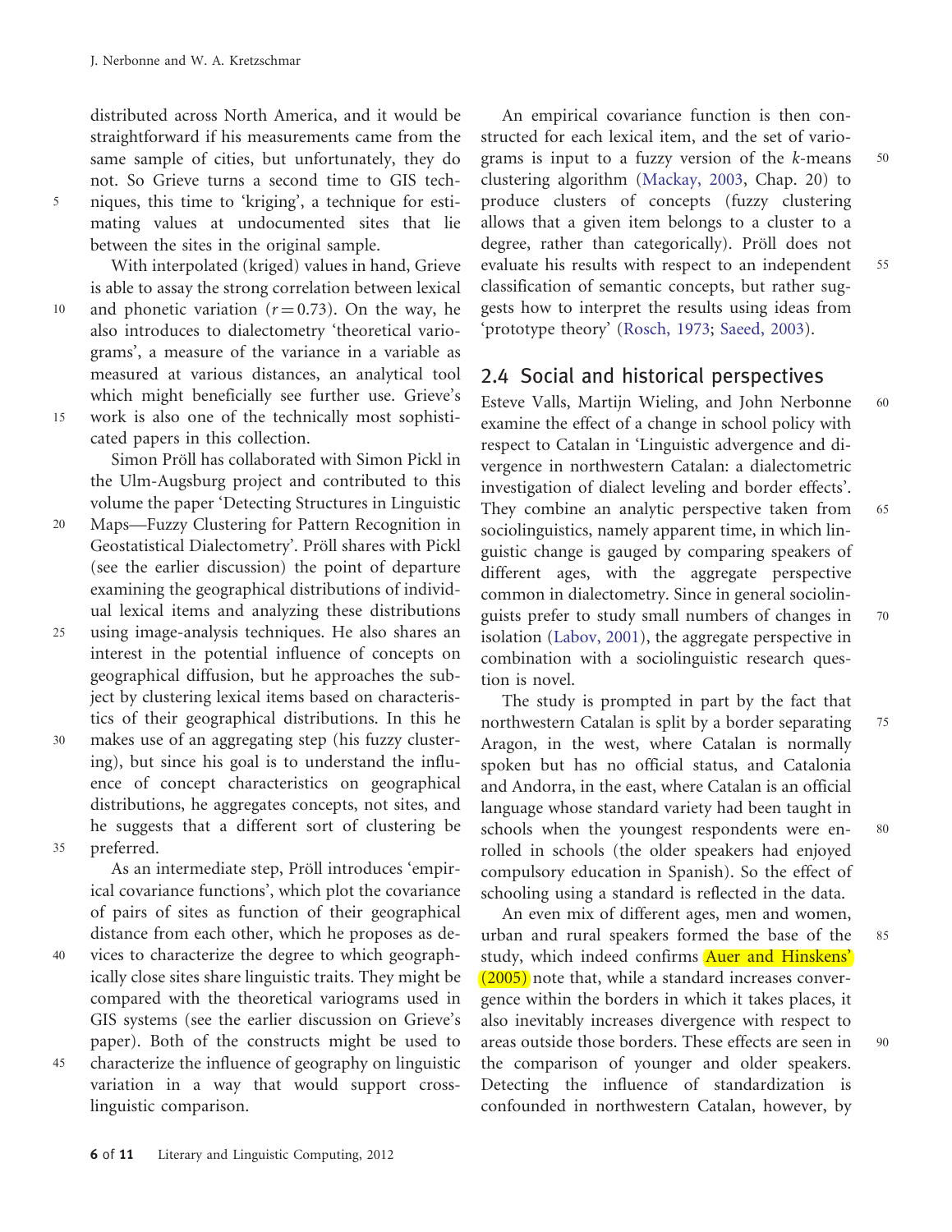a process known in the scholarly literature as 'orientalization', a convergence within Catalan toward the more eastern varieties. Selected phenomena suggest that both processes are taking place.

- <sup>5</sup> Finally, Valls and colleagues examine their data from both cascade models of diffusion, in which more populous settlements are more important, and 'contagion models', in which proximity is solely important.
- <sup>10</sup> Maria-Pilar Perea's paper 'Dynamic Cartography with Diachronic Data: Dialectal Stratigraphy' introduces 'dialectal stratigraphy', a mapping technique in which several historical layers, each depicting the dialect maps of a specific period, are joined. Each
- 15 layer thus depicts the geographical distribution of the realizations of the concept, similarly to the way a single map in a dialect atlas might display the distribution of the different variants of a concept. As such the software aims to support research in his-
- 20 torical dialectology and less in historical semantics, where the changes in meaning of a given word are the focus of analysis (including shifts in meaning, narrowings, etc.). The work is well poised to examine how constant (or how changeable) dialectal dis-25 tributions are over time, and in particular borders

between substantially different dialects.

Perea's focus is the historical lexicon of Catalan from the 12th through the 21st century, represented by about sixty concepts, also referred to as 'geo-30 synonyms'. Crucially these involve lexical alternatives that need not be etymologically related. British 'petrol' versus American 'gasoline, gas'

- might be members of the same set of geo-synonyms. The data are taken from a long-term project at the <sup>35</sup> University of Barcelona. Perea closes her paper with a list of opportunities open to researchers with good methods in dialectal stratigraphy, e.g. the investigation of whether all varieties tend to undergo lexical divergence.
- <sup>40</sup> Simonetta Montemagni, Martijn Wieling, Bob de Jonge, and John Nerbonne employ dialectometric techniques to trace the history of a well-known consonant lenition in Tuscan varieties of Italian, so-called Gorgia Toscana 'Tuscan throat', in which
- 45 e.g.  $k > x > h > \emptyset$  (deletion). In their paper, entitled 'Synchronic Patterns of Tuscan Phonetic Variation and Diachronic Change: Evidence from a

Dialectometric Study', the authors invoke Bàrtoli's [\(1925\)](#page-7-0) neolinguistic principles on detecting diachronic change in synchronic patterns of diffusion. 50 In a nutshell Bàrtoli predicted that one should find older linguistic forms in more isolated areas, in peripheral versus central areas (where these may be contrasted), and in larger rather than smaller areas.

The authors also make use of BiSGP [\(Wieling](#page-10-0) 55 [and Nerbonne, 2011](#page-10-0)) (see the earlier discussion), in this case using data restricted to sound correspondences (automatically extracted using a technique developed in dialectometry, see [Wieling](#page-10-0) [et](#page-10-0)  $al$ , 2012) involving only those segments (voiceless  $60$ stops) that are potential candidates for the process. By exploiting the 'two-way' BiSGP clustering, the authors sought a link between the areal distribution of correspondences and their historical age. The results indeed confirm that the older forms are found 65 peripherally, in areas that the change, radiating from Florence, failed to reach. Several intermediate degrees of change may also be distinguished.

The authors also examine segment correspondences in context, e.g. VkV:VhV, in an attempt to 70 trace the gradual generalization of the phonetic process to more and more environments, and this too, succeeds to some extent. This might also be noted as a partial answer to critics of the use of edit distance as a measure of pronunciation difference [\(Heggarty](#page-8-0) 75 et al[., 2005\)](#page-8-0) as it indicates how the measure may be applied in a contextually sensitive manner. This has been noted in principle earlier ([Heeringa](#page-8-0) et al.[,](#page-8-0)  $2006$ ), but the use of *n*-grams has not been popular, perhaps due to the need for larger amounts of data. 80

#### 2.5 An excursion into complexity theory

William A. Kretzschmar, Jr, Brendan A. Kretzschmar, and Irene M. Brockman present ideas from complexity theory in their contribution 'Scaled Measurement of Geographic and Social <sup>85</sup> Speech Data'. Proceeding from the observation that the Zipf-like curves of frequency that we know from lexical frequencies [\(Baayen, 2001\)](#page-7-0) is not only found in the distribution of dialectal variants but also at smaller scales, e.g. when one restricts 90 one's attention to a subset of respondents. The authors, following [Kretzschmar \(2009\),](#page-8-0) refer to the Zipf-like curves as 'A-curves', and brashly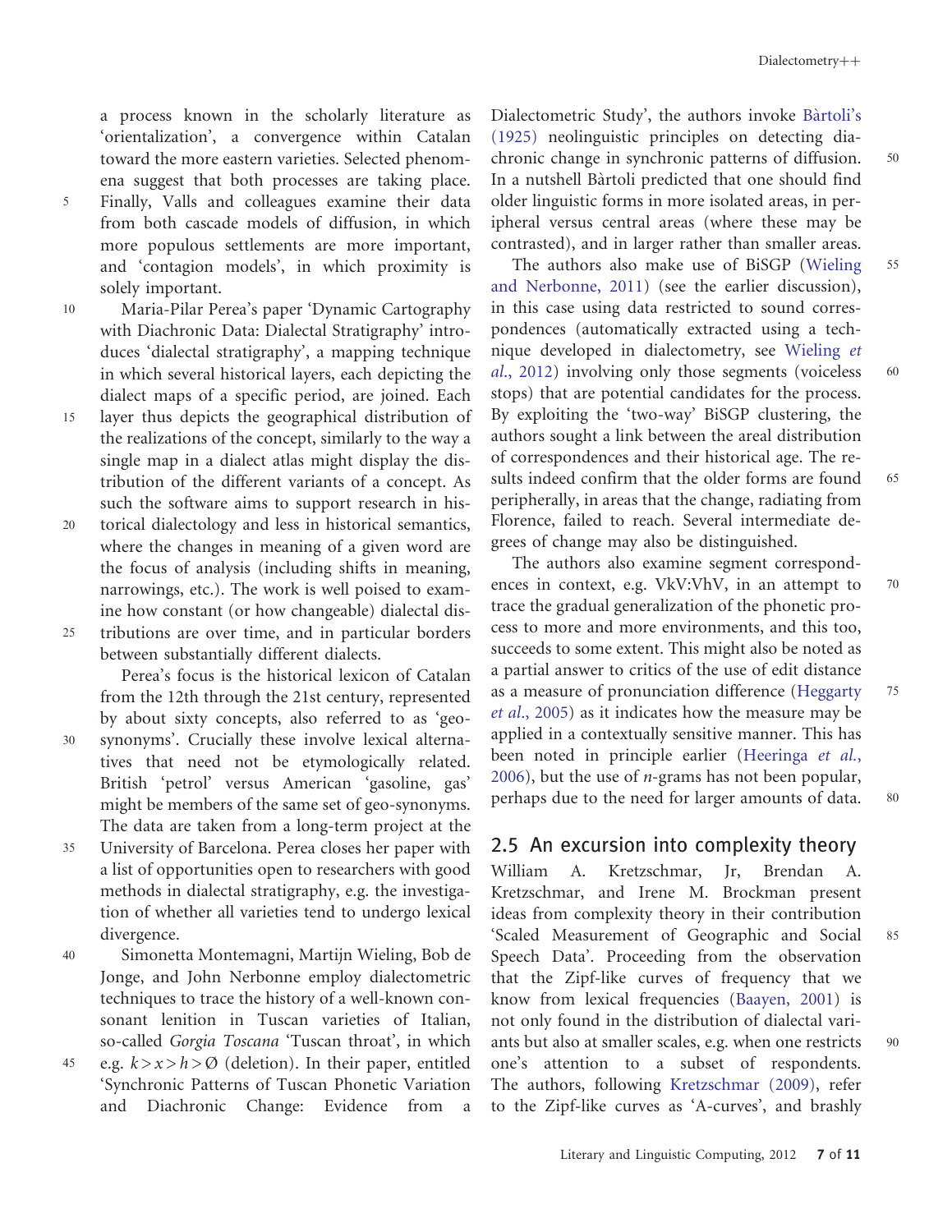<span id="page-7-0"></span>adduce evidence suggesting that even the acoustic variants of single vowels are distributed this way (note that such distributions are often sketched as Gaussian ellipses).

<sup>5</sup> In a far-ranging essay highlighting links to economics, physics, and other areas of inquiry, the authors introduce the 'Gini coefficient' to linguistics, a measure of the inequality of a distribution. Perfectly uniform distributions have Gini coefficients of zero,

- <sup>10</sup> and very uneven distributions have coefficients approaching one (1.0). Normal distributions have coefficients that may rise with their standard deviations but are much smaller than the coefficients associated with the distribution of dialectal
- 15 variants, where typically one variant is extremely dominant. They then try categorizing data to various degrees of discrimination, showing that the Gini coefficient is affected: at very rough degrees of discrimination, the unevenness in the underlying dis-
- 20 tribution is thoroughly hidden. Similarly, using too few respondents fail to reflect how unevenly the population data are distributed. Samples become unrepresentative.

In conclusion, the authors suggest that their ex-

25 plorations have consequences for how finely one should categorize linguistic data and for the sample size of respondents one should try to use.

# 3 Conclusion

Dialectometry continues to focus on the measure of <sup>30</sup> dialectal differences, but it now includes a large variety of techniques in addition to the fairly simple aggregations of differences that served it well for so long. Regrettably, we are not able to introduce papers in this collection that explore whether dialect

<sup>35</sup> distributions resemble other cultural distributions (Goebl, 2005; [Manni](#page-8-0) et al[., 2006](#page-8-0); Falck et al., 2012) for we find in such studies yet another major virtue of the dialectometric approach, namely that dialectometry provides numerical <sup>40</sup> characterizations of dialectal affinity that may be compared with biological and economic measures, e.g. how families are distributed geographically (Goebl, 2005; [Manni](#page-8-0) et al[., 2006](#page-8-0)), or how likely contemporary migration is (Falck et al., 2012). We hope that dialectometry may in this way contribute 45 to a more general understanding of culture.

# References

- Anttila, R. (1989). Historical and Comparative Linguistics. Amsterdam: Benjamins.
- Auer, P. and Hinskens, F. (1996). The Convergence and 50 Divergence of Dialects in Europe. New and not so New Developments in an Old Area. In Ammon, U., Mattheier, K. L., and Nelde, P. (eds), Konvergenz und Divergenz von Dialekten in Europa. Convergence and divergence of dialects in Europe. Convergence et divergence 55 des dialectes en Europe. Tübingen: Niemeyer, pp. 1-30.

Baayen, R. H. (2001). Word Frequency Distributions. Berlin: Springer.

- Bàrtoli, M. (1925). Introduzione alla Neolinguistica. Genève: Olschki. 60
- Cichocki, W. (2006). Geographic variation in Acadian French/r/: what can correspondence analysis contribute toward explanation?. Literary and Linguistic Computing, 21(4): 529–41.
- Eisenstein, J., O'Connor, B., Smith, N. A., and Xing, E. 65 P. (2010).A Latent Variable Model for Geographic Lexical Variation. Proceedings of the 2010 Conference on Empirical Methods in Natural Language Processing. Shroudsburg, PA Association for Computational Linguistics, pp. 1277–87. 70
- Embleton, S. (1987). Multidimensional Scaling as a Dialectometrical Technique. In Babitch, R. M. (ed.), Papers from the Eleventh Annual Meeting of the Atlantic Provinces Linguistic Association. New Brunswick, Canada: Atlantic Provinces Linguistic 75 Association, pp. 33–49.
- Falck, O., Heblich, S., Lameli, A., and Südekum, J. (2012). Dialects, cultural identity, and economic exchange. Journal of Urban Economics, 72(2–3): 225–39.
- Goebl, H. (1982). Dialektometrie. Prinzipien und 80 Methoden des Einsatzes der numerischen Taxonomie im Bereich der Dialektgeographie. Wien: Österreichische Akademie der Wissenschaften (Denkschriften, Bd. 157).
- Goebl, H. (1984). Dialektometrische Studien: Anhand ita- 85 loromanischer, rätoromanischer und galloromanischer Sprachmaterialien aus AIS und ALF. Tübingen: Niemeyer (Beihefte zur Zeitschrift für romanische Philologie, Bd. 191).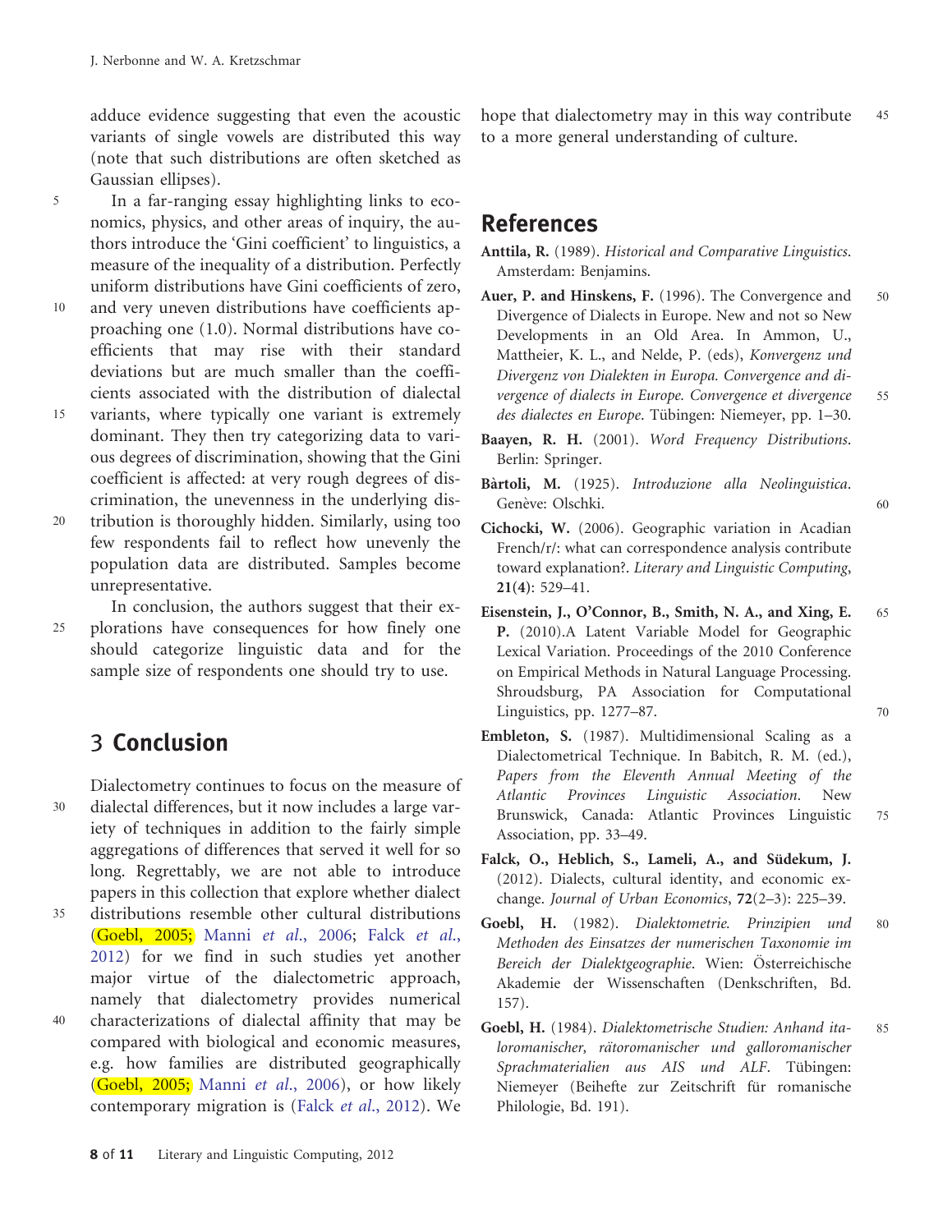<span id="page-8-0"></span>Goebl, H. (1997). Some Dendrographic Classifications of the Data of CLAE 1 and CLAE 2. In Viereck, W. and Ramisch, H. (eds), The Computer Developed Linguistic Atlas of England 1. Tübingen: Max Niemeyer, 5 pp. 23–32.

- Gooskens, C. (2012). Methods for Measuring Intelligibility of Closely Related Language Varieties. In Bayley, R., Cameron, R., and Lucas, C. (eds), Handbook of Sociolinguistics. Oxford: Oxford 10 University Press [in press].
	- Gooskens, C. and Heeringa, W. (2004). Perceptual evaluation of Levenshtein dialect distance measurements using Norwegian dialect data. Language Variation and Change, 16(3): 189–207.
- 15 Gooskens, C., Beijering, K., and Heeringa, W. (2008). Phonetic and lexical predictors of intelligibility. International Journal of Humanities and Arts Computing, 2(1–2): 63–81.
- Grieve, J., Speelman, D., and Geeraerts, D. (2011). A 20 statistical method for the identification and aggregation of regional linguistic variation. Language Variation and Change, 23: 193–221.
	- Haag, K. (1898). Die Mundarten des oberen Neckar- und Donaulandes (Schulprogramm). Reutlingen.
- 25 Haag, K. (1901). Über mundartgeographie. Zeitschrift des Freiburger Geschichtsvereins, 17: 228–47.

Haimerl, E. (1998). A Database Application for the Generation of Phonetic Atlas Maps. In Nerbonne, J. (ed.), Linguistic Databases. Stanford: CSLI Press, 30 pp. 103–16.

- Haimerl, E. (2006). Database design and technical solutions for the management, calculation and visualization of dialect mass data. Literary and Linguistic Computing, 21(4): 436–44. (Special issue, Progress in Dialectometry: 35 Toward Explanation, edited by Nerbonne, J. and
- Kretzschmar, W., Jr).
- Heeringa, W., Kleiweg, P., Gooskens, C., and Nerbonne, J. (2006). Evaluation of String Distance Algorithms for Dialectology. In Nerbonne, J. and 40 Hinrichs, E. (eds), Linguistic Distances. Sydney:
	- Workshop at COLING-ACL, pp. 51–62.
- Heeringa, W., Nerbonne, J., and Osenova, P. (2010). Detecting Contact Effects in Pronunciation. In Norde, M., de Jonge, B., and Hasselblatt, C. (eds), 45 Language Contact. New Perspectives. Amsterdam: Benjamins, pp. 131–53.
	- Heggarty, P., McMahon, A., and McMahon, R. (2005). From Phonetic Similarity to Dialect Classification: A Principled Approach. In Delbecque, N., van der

Auwera, J., and Geeraerts, D. (eds), Perspectives on 50 Variation. Amsterdam: Mouton de Gruyter, pp. 43–91.

- Kessler, B. (1995). Computational Dialectology in Irish Gaelic. In Seventh Conference of the European Chapter of the Association for Computational Linguistics. Dublin: Association for Computational Linguistics, pp. 60–67. 55
- Keune, K., Ernestus, M., van Hout, R., and Baayen, R. H. (2005). Social, geographical, and register variation in Dutch: from written MOGELIJK to spoken MOK. Corpus Linguistics and Linguistic Theory, 1: 183–223.
- Kondrak, G. (2003). Phonetic alignment and similarity. 60 Computers and the Humanities, 37(3): 273–91. (Special issue, Computational Methods in Dialectometry, edited by Nerbonne, J. and Kretzschmar, W.A., Jr).
- Kondrak, G. and Sherif, T. (2006). Evaluation of Several Phonetic Similarity Algorithms on the Task of Cognate 65 Identification. In Nerbonne, J. and Hinrichs, E. (eds), Linguistic Distances. Sydney: Workshop at COLING-ACL, pp. 43–50.
- Kretzschmar, W. A., Jr. (2009). The Linguistics of Speech. Cambridge: Cambridge University Press. 70
- Kürschner, S., Gooskens, C., and van Bezooijen, R. (2008). Linguistic Determinants of the intelligibility of Swedish words among danes. International Journal of Humanities and Arts Computing, 2(1–2): 83–100. 75
- Labov, W. (2001). Principles of Linguistic Change (II): Social Factors. Oxford: Blackwell.
- Labov, W., Ash, S., and Boberg, C. (2006). Atlas of North American English: Phonetics, Phonology, and Sound Change. New York: Mouton de Gruyter. 80
- List, J. M. (2012). Multiple Sequence Alignment in Historical Linguistics. A Sound Class Based Approach. Proceedings of ConSOLE XIX, pp. 241–260. [http://](http://www.sole.leidenuniv.nl) [www.sole.leidenuniv.nl](http://www.sole.leidenuniv.nl) (26 November 2012, date last accessed). 85
- MacKay, D. (2003). Information Theory, Inference and Learning Algorithms. Cambridge: Cambridge University Press.
- Manni, F., Heeringa, W., and Nerbonne, J. (2006). To what extent are surnames words? Comparing geo- 90 graphic patterns of surname and dialect variation in the Netherlands. Literary and Linguistic Computing, 21(4): 507–27.
- Nerbonne, J. (2009). Data-driven dialectology. Language and Linguistics Compass,  $3(1)$ : 175–98. 95
- Nerbonne, J. (2010). Mapping Aggregate Variation. In Lameli, A., Kehrein, R., and Rabanus, S. (eds),.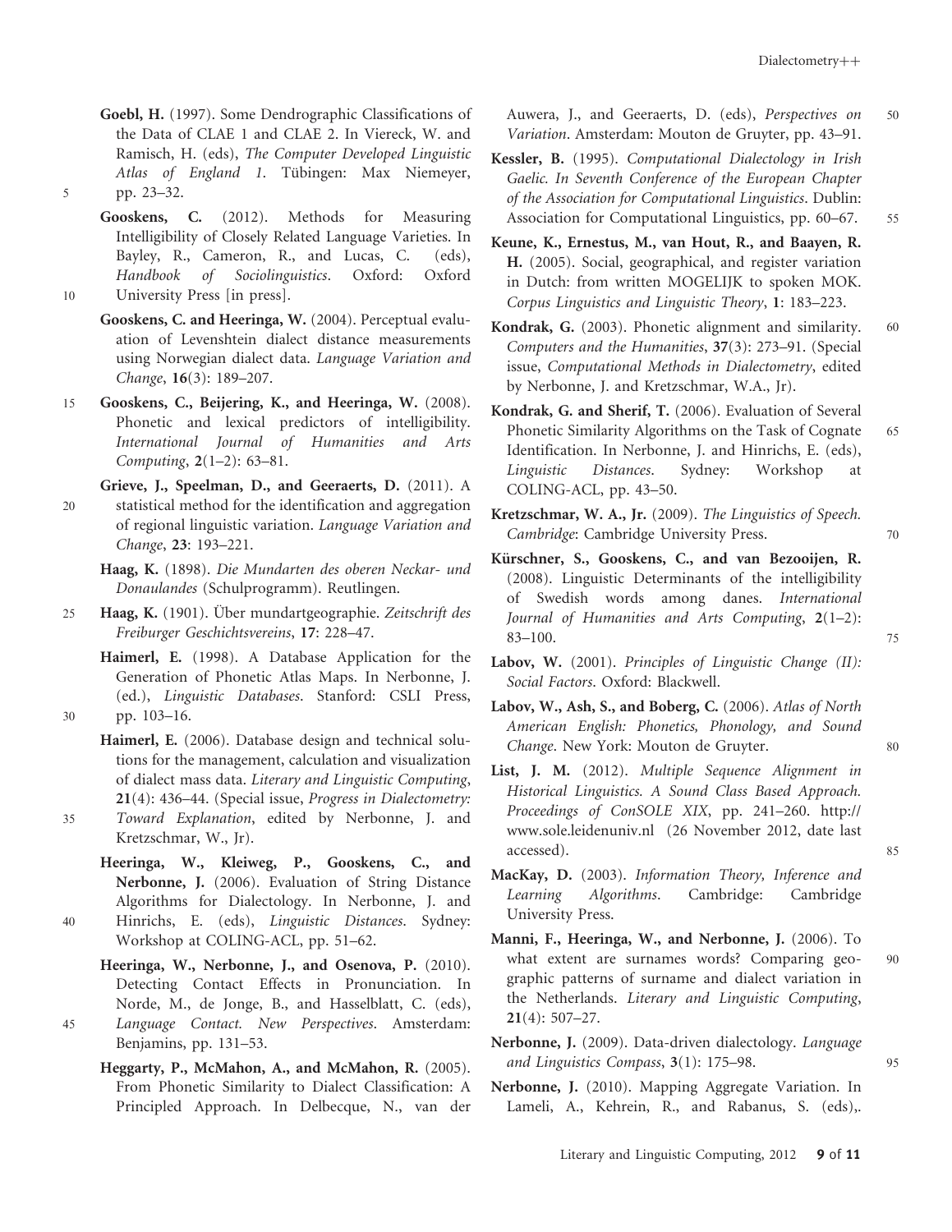<span id="page-9-0"></span>Language and Space. International Handbook of Linguistic Variation. Vol. 2, Langauge Mapping. Berlin: Mouton De Gruyter, Chap. 24, pp. 476-495, maps 2401-2406. (Series Handbooks of Linguistics and 5 Communication Science 30.2.).

- Nerbonne, J., Colen, R., Gooskens, C., Kleiweg, P., and Leinonen, T. (2011). Gabmap—a web application for dialectology. Dialectologia. Special Issue II, 65–89. (Special issue Production, Perception and Attitude, 10 edited by Nerbonne, J., Grondelaers, S., Speelman, D., and Perea, M.-P.).
- Nerbonne, J., Gooskens, C., Kürschner, S., and van Bezooijen, R. (eds), (2008). Language variation. International Journal of Humanities and Arts 15 Computing (special issue), 2(1–2).
- Nerbonne, J., Heeringa, W., and Kleiweg, P. (1999). Edit Distance and Dialect Proximity. In Sankoff, D. and Kruskal, J. (eds), Time Warps, String Edits and Macromolecules: The Theory and Practice of Sequence 20 Comparison. Stanford: CSLI Press, pp. v–xv.
	- - Nerbonne, J. and Kleiweg, P. (2003). Lexical distance in LAMSAS. Computers and the Humanities, 37: 339–57.
- Nerbonne, J. and Kretzschmar, W. A., Jr (eds), (2003). 25 Computational methods in dialectometry. Computers and the Humanities (special issue), 37(3).
- Nerbonne, J. and Kretzschmar, W. A., Jr (eds), (2006). Progress in Dialectometry: Toward Explanation. Literary and Linguistic Computing. (special issue), 30 21(4).
- Nerbonne, J., van Ommen, S., Wieling, M., and Gooskens, C. (2013). Measuring Socially Motivated Pronunciation Differences. In Borin, L. and Saxena, A. (eds), Approaches to Measuring Linguistic 35 Differences. Berlin: Mouton De Gruyter.
	- Prokić, J., Nerbonne, J., Zhobov, V. et al. (2009a). The computational analysis of Bulgarian dialect pronunciation. Serdica Journal of Computing, 3(3): 269–98.
- 40 Prokić, J., Wieling, M., and Nerbonne, J. (2009b). Multiple Sequence Alignments in Linguistics. In Borin, L. and Lendvai, P. (eds), Proceedings of the EACL 2009 Workshop on Language Technology and Resources for Cultural Heritage, Social Sciences,
- 45 Humanities, and Education. (LaTeCH—SHELT&R 2009). Stroudsburg, PA: Association for Computational Linguistics, pp. 18–25.
	- Rosch, E. (1973). Natural cateogies. Cognitive Psychology, 4(3): 328–50.

Saeed, J. I. (2003). Semantics. 2nd edn. Oxford: Blackwell. 50

- Sanders, N. C. and Chin, S. B. (2009). Phonological distance measures. Journal of Quantitative Linguistics, 43: 96–114.
- Scapoly, C., Goebl, H., Sobota, S., Mamolini, E., Rodriguez-Larralde, A., and Barrai, I. (2005). 55 Surnames and dialects in France. Population structure and cultural evolution. Journal of Theoretical Biology, 237: 75–86.
- Scherrer, Y. (2012). Recovering Dialect Geography from an Unaligned Comparable Corpus. Proceedings of the EACL 60 Workshop on Visualization of Language Patterns and Uncovering Language History from Multilingual Resources. Avignon: Association for Computational Linguistics, pp. 65–71.
- Scherrer, Y. and Rambow, O. (2010). Word-Based 65 Dialect Identification with Georeferenced Rules. Proceedings of the 2010 Conference on Empirical Methods in Natural Language Processing. Shroudsburg, PA: Association for Computational Linguistics, pp. 1151–61. 20
- Schuchardt, H. (1912). Wörter und Sachen. Anthropos, 7(4): 827–39.
- Séguy, J. (1973). La dialectométrie dans l'Atlas linguistique de la Gascogne. Revue de linguistique romane, 37: 1–24. 75
- Speelman, D. and Geeraerts, D. (2008). The role of concept characteristics in lexical dialectometry. International Journal of Humanities and Arts Computing, 2(1–2): 221–42.
- Spruit, M. R. (2008). Quantitative Perspectives on 80 Syntactic Variation in Dutch Dialects. Ph.D. thesis, University of Amsterdam.
- Spruit, M. S., Heeringa, W., and Nerbonne, J. (2009). Associations among linguistic levels. Lingua, 119: 1624–42. 85
- Stefanowitsch, A. and Gries, S. T. (2003). Collostructions: investigating the interaction of words and constructions. International Journal of Corpus Linguistics, 8(2): 209–43.
- Streck, T. and Auer, P. (2012). Das Raumbildende Signal 90 in der Spontansprache: Dialektometrische Untersuchungen zum Alemannischen in Deutschland. Zeitschrift für Dialektologie und Linguistik.
- Szmrecsanyi, B. (2012). Grammatical Variation in British English Dialects: A Study in Corpus-Based Dialectometry. 95 (Series: Studies in English Language). Cambridge: Cambridge University Press.

10 of 11 Literary and Linguistic Computing, 2012